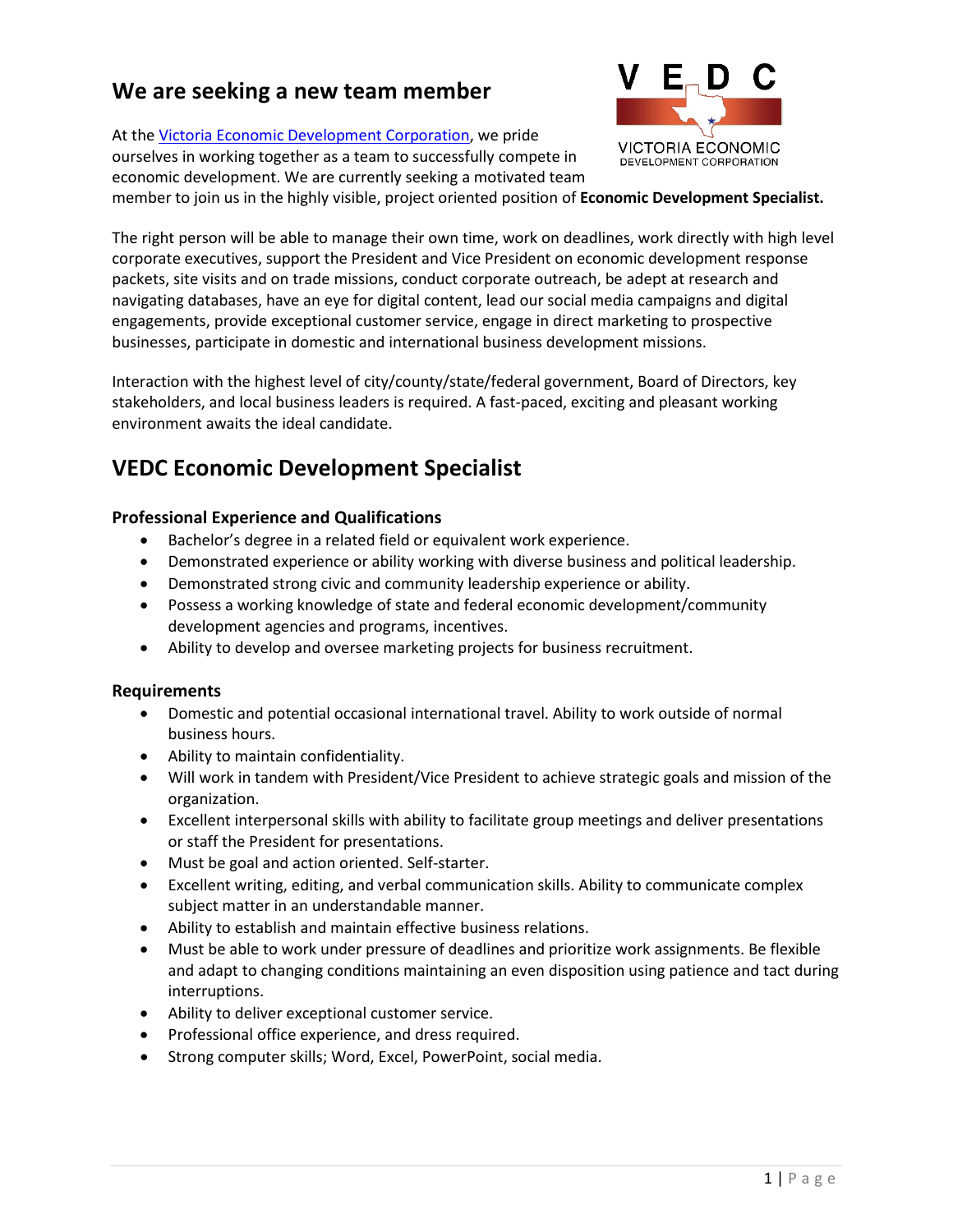**The following responsibilities are intended to describe the nature and level of work being performed by the Economic Development Specialist and should not be seen as an exhaustive list of all job duties that may be performed.**

# **External Marketing**

- Plans, coordinates and implements domestic and international recruitment programs for new business and industry, including trips to key geographic markets, various trade missions, shows and marketing activities.
- Works directly with President/Vice President on all leads and visits of prospective business clients to the area including facilitating meetings/introductions between prospects and resource team members.
- Plans and staffs President for presentations to prospective clients and community organizations.
- Seeks business prospects through interpersonal contact and varied media.
- Support the Vice President on maintaining and nurturing existing industry relationships, as well as facilitating the business retention and expansion program.

#### **Internal Marketing**

- Responsible for VEDC prospect activity reports to the Board of Directors and our contract partners.
- Attends weekly Victoria Partnership meeting and facilitates as needed.
- Maintains accurate and detailed account of all project activity and negotiations.
- Works with President and VP on quarterly prospect activity reports for contract partners.
- Works with President and VP on developing an annual marketing plan and program of work for the organization to fulfill the mission of the organization; and composing a full report of the plan for the Board of Directors and contract partners.
- Recruits and recommends community partners and volunteers to assist on recruitment projects.
- Maintains good working relationships with other development agencies, planning organizations and private firms to provide assistance to business prospects.

#### **Public Relations**

- Assists new and existing businesses in resolving issues as it relates to establishing and conducting operations.
- Represents the VEDC, Port of Victoria, City of Victoria, and Victoria County in select economic development matters including, but not limited to, review of project impact studies, business development missions, and the marketing of industrial parks or other community assets.

#### **Research/Marketing Materials**

- Directs research activities for special projects and specific client/prospect requests.
- Works with the Vice President on publication of promotional materials and other support literature to promote the area's business climate and VEDC's mission.

#### **Other**

• Performs other duties as assigned by the President and Vice President of VEDC.